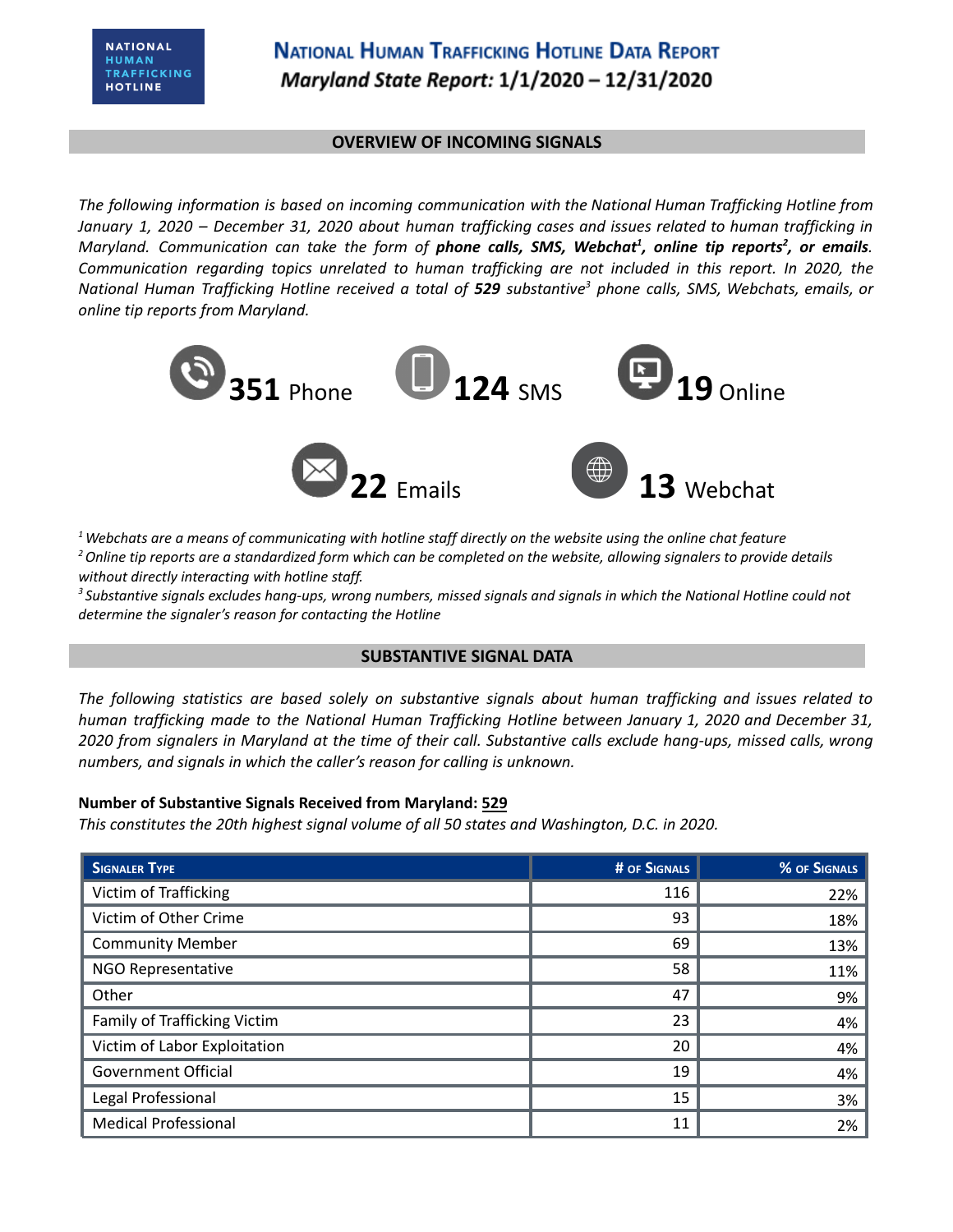| Law Enforcement                                             | 10  | 2% |
|-------------------------------------------------------------|-----|----|
| Friend of Trafficking Victim                                |     | 1% |
| Not Specified                                               |     | 1% |
| <b>Potential Trafficker</b>                                 | 6   | 1% |
| <b>Buyer of Commercial Sex</b>                              | 5   | 1% |
| <b>Mental Health Professional</b>                           | 5   | 1% |
| Student                                                     | 5   | 1% |
| <b>Educator/School Personnel</b>                            | 4   | 1% |
| Faith-Based Representative                                  | 3   | 1% |
| Acquaintance of Trafficker                                  | ς   | 1% |
| Caller Types Referenced Fewer than Three Times <sup>1</sup> | 3   | 1% |
| <b>TOTAL # OF SUBSTANTIVE SIGNALS</b>                       | 529 |    |

 $17$ o protect the identity of the people we serve, the National Human Trafficking Hotline does not disclose exact statistics *related to venues, industries, victim information or caller information referenced fewer than three times.*

#### **DATA ABOUT HUMAN TRAFFICKING SITUATIONS**

Each request submitted to the hotline is evaluated for evidence of potential human trafficking. In Maryland, a total *of 136 unique situations (incidents) of potential human trafficking were reported to the hotline.*

| <b>PRIMARY REASON FOR CONTACTING THE NATIONAL HOTLINE</b> | <b># OF SITUATIONS</b> | <b>% OF SITUATIONS</b> |
|-----------------------------------------------------------|------------------------|------------------------|
| <b>Access Service Referrals</b>                           | 41                     | 30%                    |
| Report a Trafficking Tip                                  | 90                     | 66%                    |
| <b>Request Crisis Assistance</b>                          |                        | 4%                     |
| Request General Information <sup>2</sup>                  |                        | 0%                     |
| TOTAL # OF SITUATIONS                                     | 136                    |                        |

<sup>2</sup>Requests for general information are situations in which an individual who is aware of a specific situation of potential trafficking may contact the National Human Trafficking Hotline for general information about human trafficking or to learn more about services available to trafficking victims. Requests for T&TA (Training and Technical Assistance) are situations in which service providers or law enforcement working with a victim of trafficking contact the National Hotline for technical *assistance.*

| <b>VENUE/INDUSTRY OF POTENTIAL TRAFFICKING</b> | <b># OF SITUATIONS</b> | <b>% OF SITUATIONS</b> |
|------------------------------------------------|------------------------|------------------------|
| <b>Sex</b>                                     | 95                     | 70%                    |
| Venue Not Specified                            | 45                     | 33%                    |
| Hotel/Motel-Based                              | 10                     | 7%                     |
| Pornography                                    | q                      | 7%                     |
| <b>Illicit Massage/Spa Business</b>            |                        | 5%                     |
| Other Venue                                    |                        | 4%                     |
| Online Ad, Venue Unknown                       |                        | 4%                     |
| <b>Escort/Delivery Service</b>                 | 4                      | 3%                     |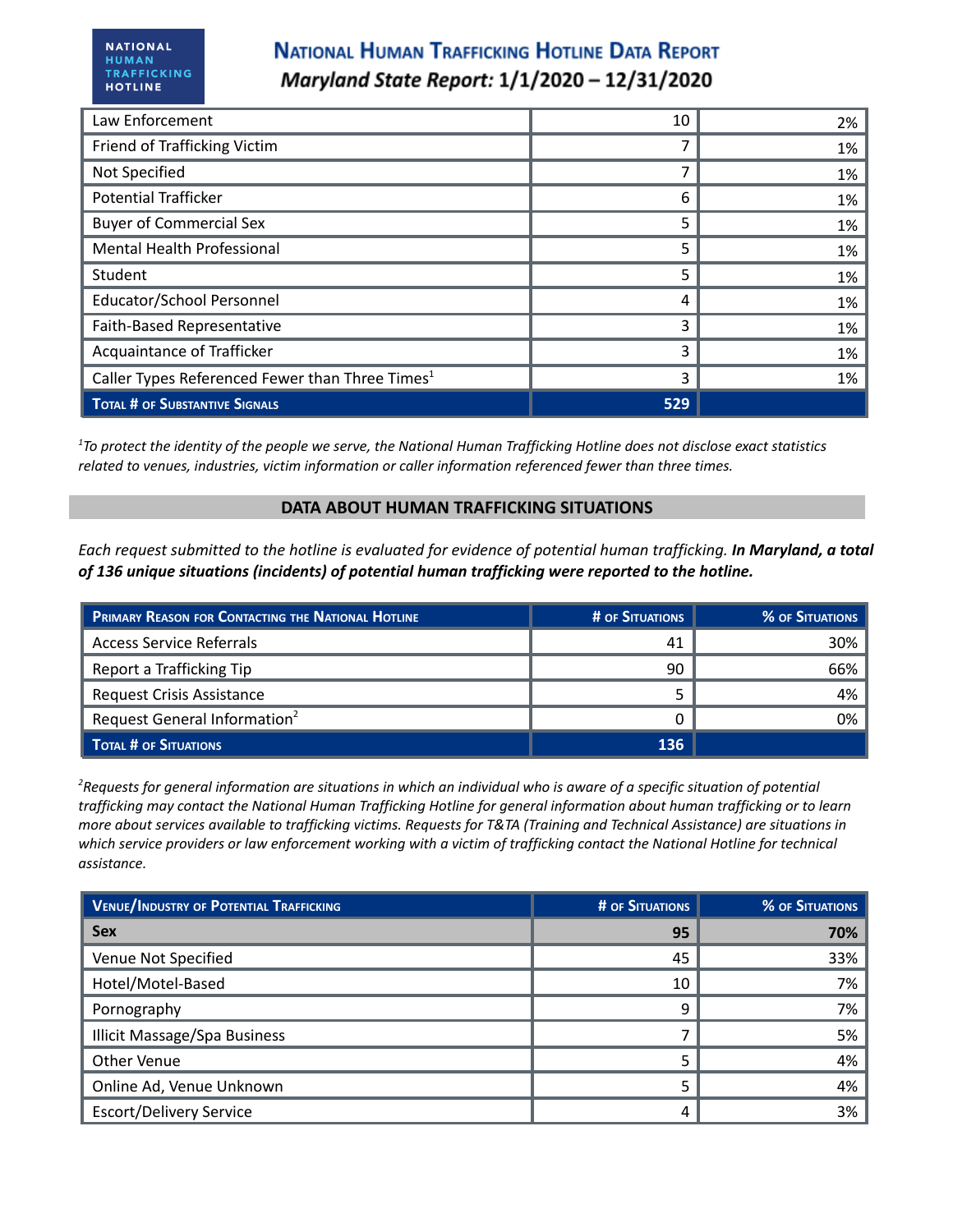| Hostess/Strip Club-Based                                     | 3   | 2%         |
|--------------------------------------------------------------|-----|------------|
| Residence-Based Commercial Sex                               |     | 2%         |
| Venues Referenced in Fewer than Three Cases <sup>4</sup>     | 4   | 3%         |
| Labor                                                        | 24  | <b>18%</b> |
| Domestic Work                                                | 10  | 7%         |
| <b>Industry Not Specified</b>                                | 4   | 3%         |
| Industries Referenced in Fewer than Three Cases <sup>4</sup> | 10  | 7%         |
| <b>Sex and Labor</b>                                         | 0   | 0%         |
| <b>Trafficking Type Not Specified<sup>5</sup></b>            |     | 13%        |
| TOTAL # OF POTENTIAL TRAFFICKING SITUATIONS                  | 136 | 100.0%     |

 ${}^{3}$ Internet-based cases typically involve reports of sex trafficking in which an individual is advertised for commercial sex online *but the venue of the sex act is unknown or not specified.*

<sup>4</sup>To protect the identity of the people we serve, the National Human Trafficking Hotline does not disclose exact statistics *related to venues, industries, victim information or caller information referenced fewer than three times.*

 ${}^5$ Cases where trafficking type is not specified typically occur when a law enforcement agent or service provider contacts the National Hotline for resources and referrals but does not disclose details about the trafficking situation due to confidentiality. This category also includes cases in which the person reporting the information references human trafficking but does not provide further detail regarding the presence of labor or commercial sex. These cases are often submitted to the National *Hotline through anonymous online tip reports.*

| <b>VICTIM DEMOGRAPHICS</b> <sup>6</sup> | # OF SITUATIONS | % OF SITUATIONS    |
|-----------------------------------------|-----------------|--------------------|
| Adults                                  | 76              | 56%                |
| Minors                                  | 41              | 30%                |
| Females                                 | 111             | 82%                |
| Males                                   | 19              | 14%                |
| Gender Minorities <sup>7</sup>          | 3               | 2%                 |
| US Citizens/Legal Permanent Residents   | 10              | 7%                 |
| Foreign Nationals <sup>8</sup>          | 20              | 15%                |
|                                         |                 | <b>NON-CUMULAT</b> |

 $6$ These statistics are non-cumulative. Cases may involve multiple victims and include female, male, transgender and gender non-conforming individuals, foreign nationals and U.S. citizens, adults and minors. In some cases, demographic information is not reported. This table shows the number of cases referencing each demographic and not the number of individual victims.  $^7$ Gender minorities includes any individuals whose gender identified was not cisgender male or female. This would include individuals who identify as transgender male, transgender female, two-spirit, agender, genderfluid, or other specified genders <sup>8</sup>A Foreign National in this data set is defined as any individual who is not currently a US Citizen or Legal Permanent Resident.  $\textsuperscript{9}$ These statistics are non-cumulative. Cases may involve multiple victims and include female, male, transgender and gender non-conforming individuals, foreign nationals and U.S. citizens, adults and minors. In some cases, demographic information is not reported. This table shows the number of cases referencing each demographic and not the number of individual victims.  $^{10}$ To protect the identity of the people we serve, the National Human Trafficking Hotline does not disclose exact statistics *related to venues, industries, victim information or caller information referenced fewer than three times.*